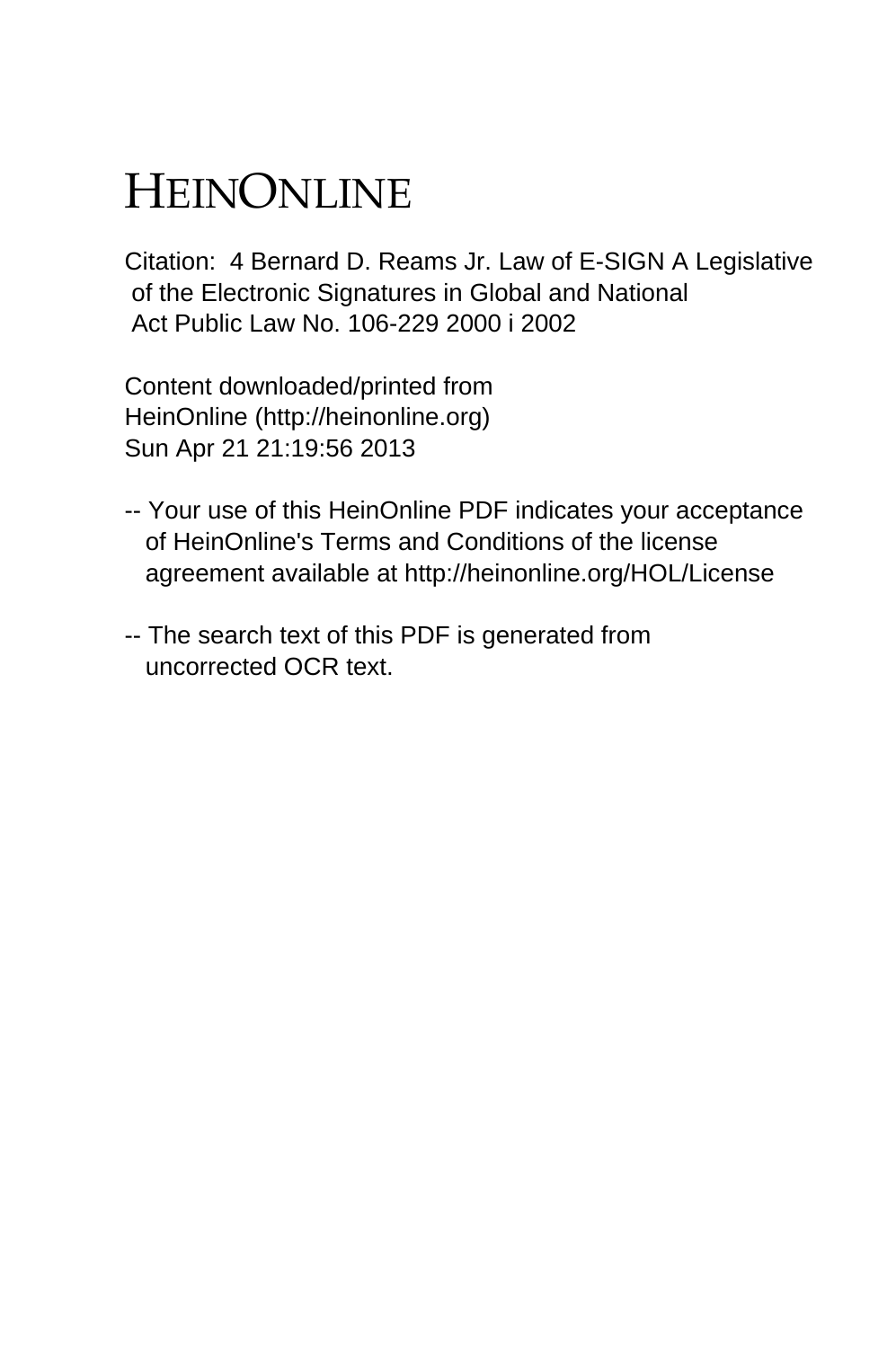## **The Law of E-SIGN:**

**A** Legislative History of the Electronic Signatures in Global and National Commerce Act, Public Law No. **106-229** (2000)

*by*

Bernard D. Reams, Jr., J.D., Ph.D. *St. Mary's University in San Antonio*

VOLUME 4

William S. Hein & Co., Inc. Buffalo, New York 2002